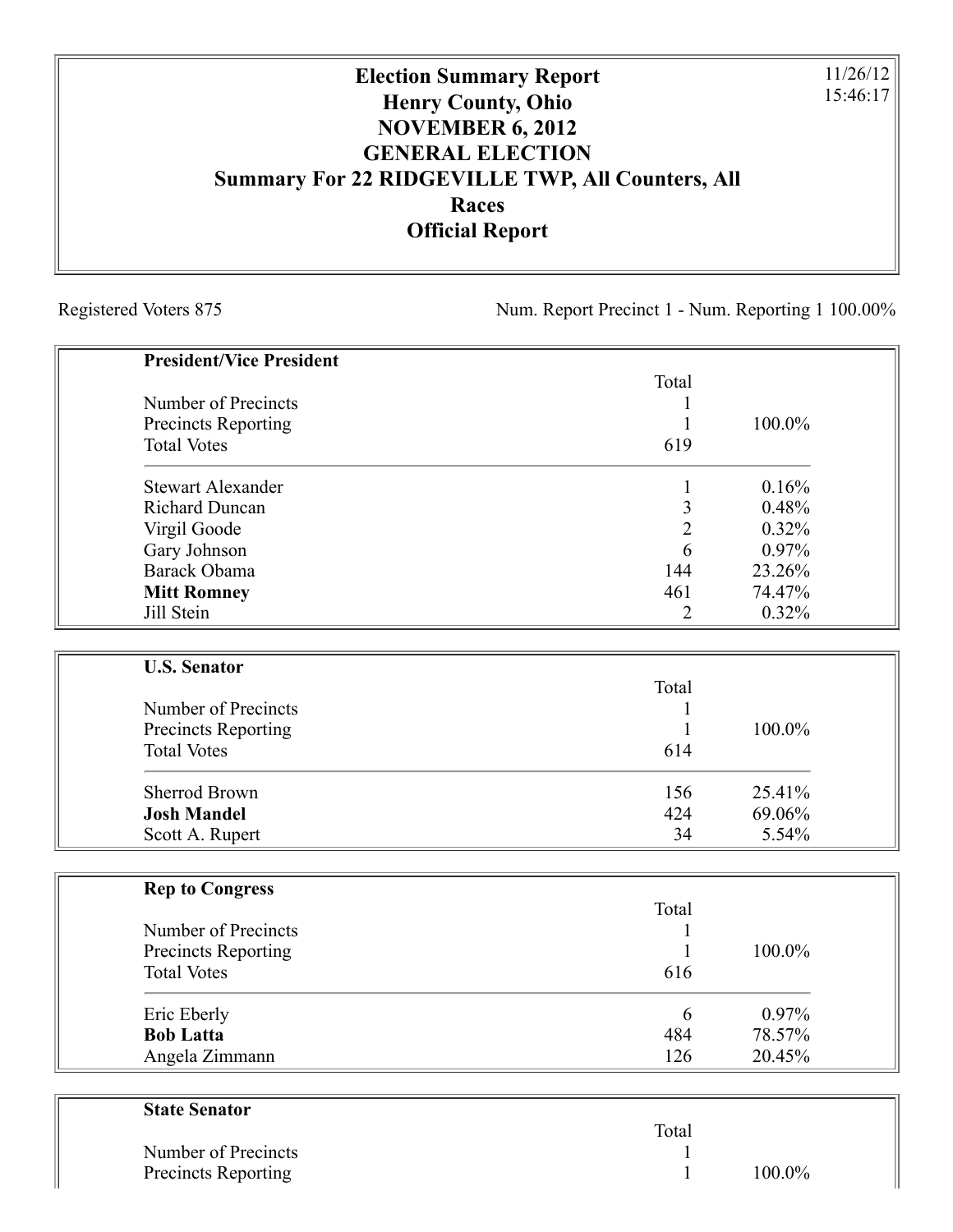| <b>Total Votes</b>                         | 445        |                  |  |
|--------------------------------------------|------------|------------------|--|
| <b>Cliff Hite</b>                          | 445        | 100.00%          |  |
| <b>State Representative</b>                |            |                  |  |
|                                            | Total      |                  |  |
| Number of Precincts                        |            |                  |  |
| Precincts Reporting                        |            | 100.0%           |  |
| <b>Total Votes</b>                         | 586        |                  |  |
| John H. Vanover                            | 121        | 20.65%           |  |
| Lynn R. Wachtmann                          | 465        | 79.35%           |  |
|                                            |            |                  |  |
| County Comm 1-2-2013                       | Total      |                  |  |
| Number of Precincts                        |            |                  |  |
| Precincts Reporting                        |            | 100.0%           |  |
| <b>Total Votes</b>                         | 569        |                  |  |
|                                            |            |                  |  |
| <b>Glenn A. Miller</b><br>Richard C. Myers | 437<br>132 | 76.80%<br>23.20% |  |
|                                            |            |                  |  |
| County Comm 1-3-2013                       |            |                  |  |
|                                            | Total      |                  |  |
| Number of Precincts                        |            |                  |  |
| Precincts Reporting                        |            | 100.0%           |  |
| <b>Total Votes</b>                         | 480        |                  |  |
| <b>Robert E. Hastedt</b>                   | 480        | 100.00%          |  |
|                                            |            |                  |  |
| <b>County Auditor</b>                      | Total      |                  |  |
| Number of Precincts                        |            |                  |  |
| Precincts Reporting                        |            | 100.0%           |  |
| <b>Total Votes</b>                         | 469        |                  |  |
| <b>Kevin Garringer</b>                     | 469        | 100.00%          |  |
|                                            |            |                  |  |
| <b>Prosecuting Attorney</b>                |            |                  |  |
| Number of Precincts                        | Total      |                  |  |
| Precincts Reporting                        |            | 100.0%           |  |
| <b>Total Votes</b>                         | 483        |                  |  |
|                                            |            |                  |  |
| John H. Hanna                              | 483        | 100.00%          |  |
| <b>Clerk of Court Common Pleas</b>         |            |                  |  |
|                                            | Total      |                  |  |
| Number of Precincts                        |            |                  |  |
| Precincts Reporting                        |            | 100.0%           |  |
| <b>Total Votes</b>                         | 473        |                  |  |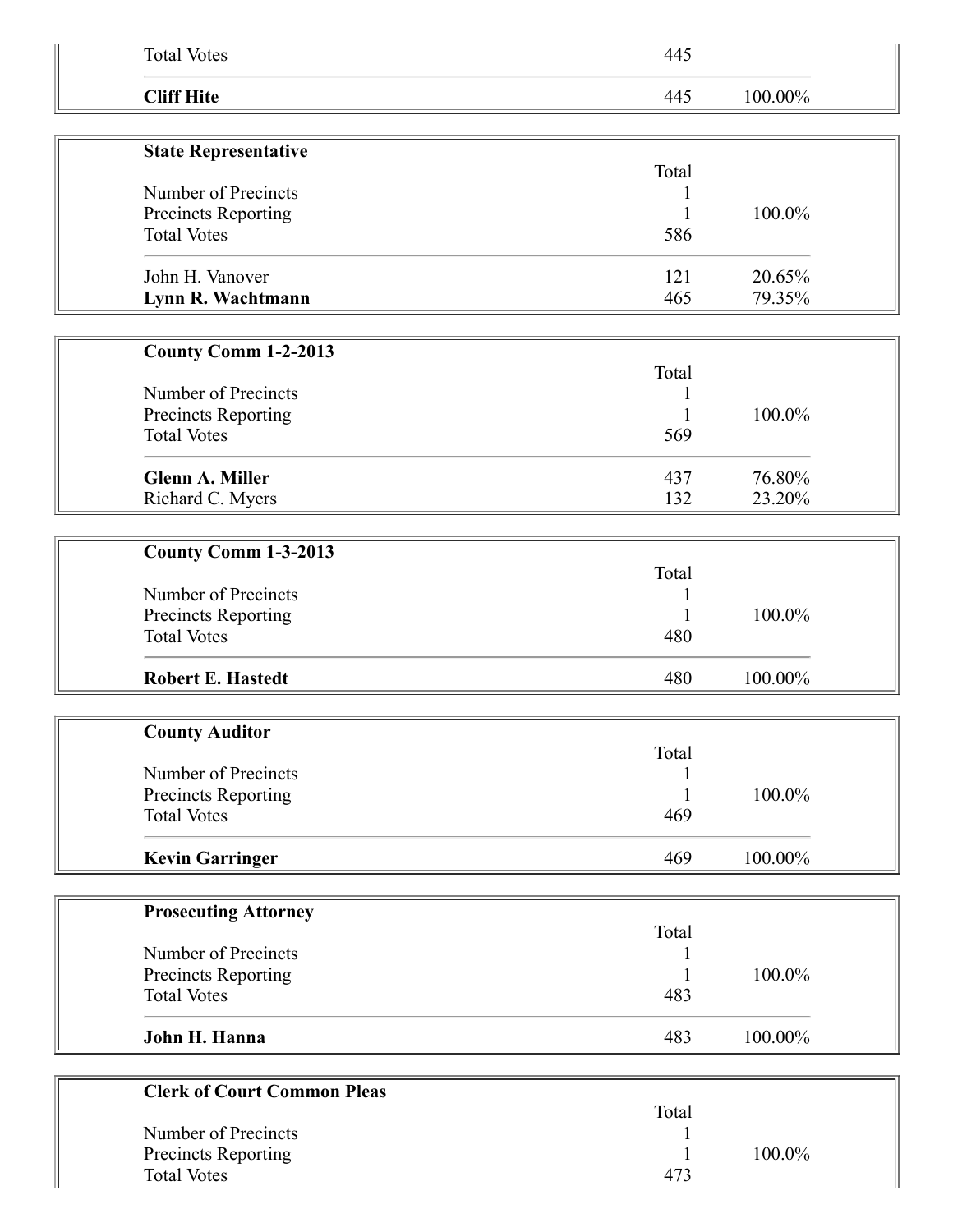| <b>Connie L. Schnitkey</b>      | 473   | 100.00% |
|---------------------------------|-------|---------|
| <b>Sheriff</b>                  |       |         |
|                                 | Total |         |
| Number of Precincts             |       |         |
| Precincts Reporting             |       | 100.0%  |
| <b>Total Votes</b>              | 589   |         |
| <b>Michael Bodenbender</b>      | 308   | 52.29%  |
| John J. Nye                     | 281   | 47.71%  |
| <b>County Recorder</b>          |       |         |
|                                 | Total |         |
| Number of Precincts             |       |         |
| Precincts Reporting             |       | 100.0%  |
| <b>Total Votes</b>              | 372   |         |
| Sara L. Myles                   | 372   | 100.00% |
|                                 |       |         |
| <b>County Treasurer</b>         |       |         |
|                                 | Total |         |
| Number of Precincts             |       |         |
| Precincts Reporting             | 1     | 100.0%  |
| <b>Total Votes</b>              | 564   |         |
| <b>Zachary T. Riley</b>         | 316   | 56.03%  |
| Calvin G. Spiess                | 248   | 43.97%  |
| <b>County Engineer</b>          |       |         |
|                                 | Total |         |
| Number of Precincts             |       |         |
| Precincts Reporting             |       | 100.0%  |
| <b>Total Votes</b>              | 355   |         |
| <b>Timothy J. Schumm</b>        | 355   | 100.00% |
|                                 |       |         |
| <b>County Coroner</b>           | Total |         |
| Number of Precincts             |       |         |
| Precincts Reporting             |       | 100.0%  |
|                                 | 468   |         |
| <b>Total Votes</b>              |       |         |
| <b>Marek Skoskiewicz</b>        | 468   | 100.00% |
|                                 |       |         |
| <b>State Board of Education</b> | Total |         |
| Number of Precincts             |       |         |
| Precincts Reporting             |       | 100.0%  |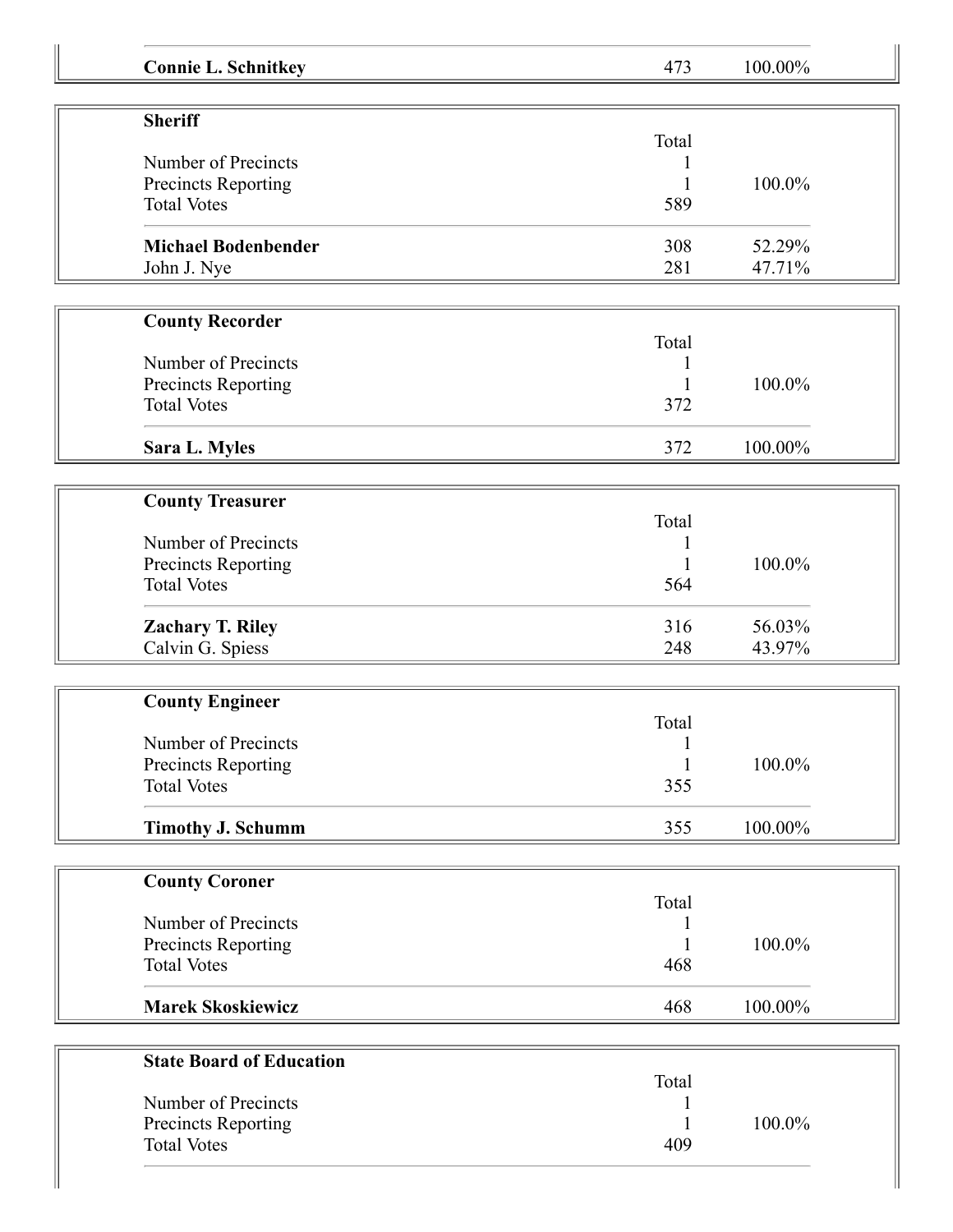| <b>Stanley Jackson</b>                    | 153        | 37.41%           |
|-------------------------------------------|------------|------------------|
| <b>Ann E. Jacobs</b>                      | 256        | 62.59%           |
|                                           |            |                  |
| Justice Sup Crt 1-1-2013                  |            |                  |
| Number of Precincts                       | Total      |                  |
| Precincts Reporting                       |            | 100.0%           |
| <b>Total Votes</b>                        | 462        |                  |
|                                           |            |                  |
| <b>Terrence O"Donnell</b>                 | 363        | 78.57%           |
| Mike Skindell                             | 99         | 21.43%           |
|                                           |            |                  |
| Justice Sup Crt 1-2-2013                  |            |                  |
|                                           | Total      |                  |
| Number of Precincts                       | 1          |                  |
| Precincts Reporting<br><b>Total Votes</b> | 1<br>457   | 100.0%           |
|                                           |            |                  |
| <b>Robert R. Cupp</b>                     | 248        | 54.27%           |
| William M. O'Neill                        | 209        | 45.73%           |
|                                           |            |                  |
| <b>Justice Sup Crt 12-31-2014</b>         |            |                  |
|                                           | Total      |                  |
| Number of Precincts                       |            |                  |
| Precincts Reporting                       |            | 100.0%           |
| <b>Total Votes</b>                        | 439        |                  |
| <b>Yvette McGee Brown</b>                 | 77         | 17.54%           |
| <b>Sharon L. Kennedy</b>                  | 362        | 82.46%           |
|                                           |            |                  |
| <b>Judge of Court of Appeals</b>          |            |                  |
|                                           | Total      |                  |
| Number of Precincts                       |            |                  |
| Precincts Reporting                       | 1          | 100.0%           |
| <b>Total Votes</b>                        | 396        |                  |
| John R. Willamowski                       | 396        | 100.00%          |
|                                           |            |                  |
| <b>State Issue 1</b>                      |            |                  |
|                                           | Total      |                  |
| Number of Precincts                       |            |                  |
| Precincts Reporting                       |            | 100.0%           |
| <b>Total Votes</b>                        | 563        |                  |
|                                           |            |                  |
| <b>YES</b><br>NO                          | 131<br>432 | 23.27%<br>76.73% |
|                                           |            |                  |
|                                           |            |                  |
| <b>State Issue 2</b>                      |            |                  |

| Total |        |
|-------|--------|
|       |        |
|       | 100.0% |
|       |        |